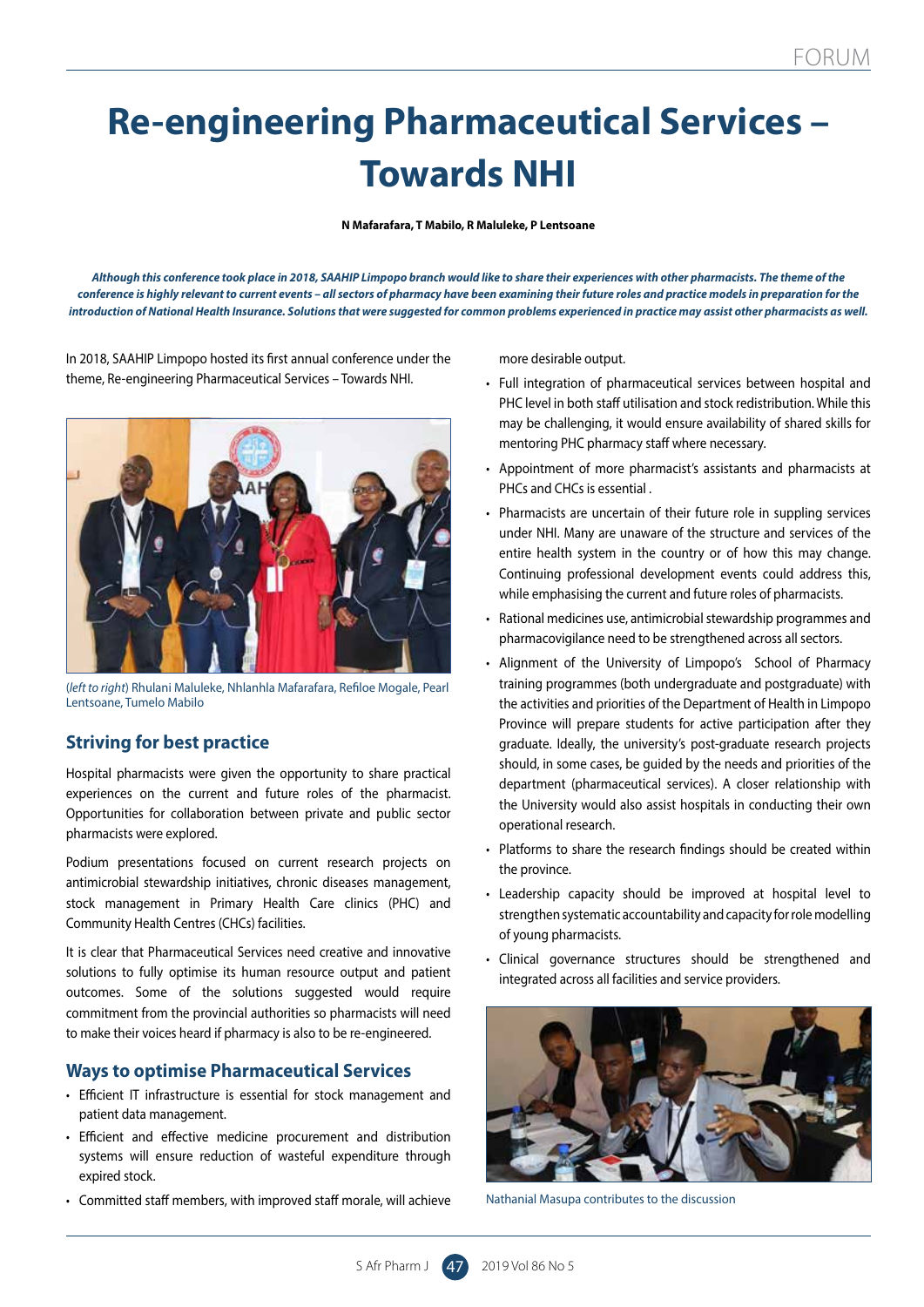### **Finding our own solutions**

An interactive workshop, facilitated by Lorraine Osman, produced strategies for identifying and assessing current challenges that hinder service delivery, as well as developing strategies to solve such problems.

Figure 1 shows the step by step process of identifying, implementing and evaluating solutions.



Figure 1: A 6 step process for developing solutions to work problems

The process was modelled on the SA Pharmacy Council's Continuing Professional Development (CPD) cycle.

Step one – Identify and clearly define the problem or challenge that exists within a system.

Step two – Accurately assess the current and potential impact of the challenge on pharmacy personnel, the system in which they work, the patients who receive the services as well as the cost implications.

Step three – Identify and describe proposed solutions for each challenge or problem.

Step four – This is the more complex process of allocating resources, calculating the cost of implementing the solutions and predicting the implications of the identified actions.

Step five – Implement the most achievable solution.

Step six – Changes must be monitored and evaluated progressively to lead back to step one.



Proud medicine experts! (*left to right*) Dineo Moretsele, Tondani Pharamela, Mapula Setschekgamollo, Robert Setshedi, Angela Ramoba, Rhulani Maluleke, (*seated*) Elloff Mokgola

| Table 1: Challenges and proposed solutions identified by pharmacists during the 2018 SAAHIP Limpopo Conference                                                                                                                                                                                                                                                                                                                                                                                                                  |                                                                                                                                                                                                                                                                                                                                                                           |  |  |  |
|---------------------------------------------------------------------------------------------------------------------------------------------------------------------------------------------------------------------------------------------------------------------------------------------------------------------------------------------------------------------------------------------------------------------------------------------------------------------------------------------------------------------------------|---------------------------------------------------------------------------------------------------------------------------------------------------------------------------------------------------------------------------------------------------------------------------------------------------------------------------------------------------------------------------|--|--|--|
| Challenges                                                                                                                                                                                                                                                                                                                                                                                                                                                                                                                      | <b>Solutions</b>                                                                                                                                                                                                                                                                                                                                                          |  |  |  |
| • Poor implementation of policies despite available training. E.g. antimicrobial<br>stewardship, rational medicine use and pharmacovigilance.                                                                                                                                                                                                                                                                                                                                                                                   | • Overall system capacity assessment.<br>• Provide a systematic training programme on implementation of policies<br>with the University and other stakeholders.<br>• Provide trainees with a platform to apply what they learn in workshops and<br>other training.                                                                                                        |  |  |  |
| • Training of pharmacist's assistants without a retention strategy.<br>• Lack of pharmacist's assistants may impact on the ability of clinics and<br>hospitals to comply with quality standards.                                                                                                                                                                                                                                                                                                                                | Revise the Strategic Plan for Pharmaceutical Services in line with the Human<br>Resource Plan for the Department, the NHI framework and other current<br>challenges.                                                                                                                                                                                                      |  |  |  |
| Lack of strategic partnership between private and public sector pharmacies<br>to improve skills distribution in contrast to those which exist in the medical<br>departments, e.g. contracting of medical doctors for hospitals and PHCs.                                                                                                                                                                                                                                                                                        | • Advise the Department of Health on the need for such services, including<br>joint appointments with training institutions to increase training and<br>research capacity.<br>• Economic and clinical impact analysis of pharmacists' needs to be<br>determined in the affected areas (clinics and wards).                                                                |  |  |  |
| Pharmacists do not conduct or participate in ward rounds to optimise<br>patient care, so many adverse medicine events may pass unnoticed. In<br>addition, wrong doses, irrational prescribing and poor pharmaceutical care<br>may result due to the lack of pharmacists.                                                                                                                                                                                                                                                        | • Redefine the role of pharmacists and expand their custodianship within<br>the hospitals according to the published competency standards and global<br>trends.<br>• Provide and attend CPD events presented by experts.<br>• Prioritise CPD within facilities.                                                                                                           |  |  |  |
| Unfilled management posts - hospital pharmacies are sometimes left<br>without acting pharmacy managers. This may contribute to poor leadership<br>at facilities and result in lack of accountability.                                                                                                                                                                                                                                                                                                                           | • Appoint and motivate pharmacy managers and supervisors.<br>Service excellence should be used as a factor in appointing pharmacists to<br>leadership and management roles, instead of merely using age or number of<br>service years as appointment criteria.<br>• Groom students to take leadership roles.<br>• Use successful provinces and facilities as a benchmark. |  |  |  |
| Poor infrastructure limits the application and provision of quality<br>pharmaceutical care at dispensaries and clinics. Some pharmacies do not<br>have appropriate private counselling rooms and do not have semi-private<br>dispensing areas that are appropriate for current patient loads.<br>Hospital pharmacists serve thousands of patients but still use handwritten<br>dispensing labels, which may compromise the quality of information<br>included on the labels.<br>There is often a lack of compounding equipment. | Hospital pharmacies and clinics must be revitalised to provide pharmacists<br>with suitable counselling areas for patients.<br>• Computer hardware and software must be provided.<br>• Suitable rooms and modern equipment for compounding would save time<br>wasted on manual work and improve patient safety.                                                           |  |  |  |
|                                                                                                                                                                                                                                                                                                                                                                                                                                                                                                                                 |                                                                                                                                                                                                                                                                                                                                                                           |  |  |  |